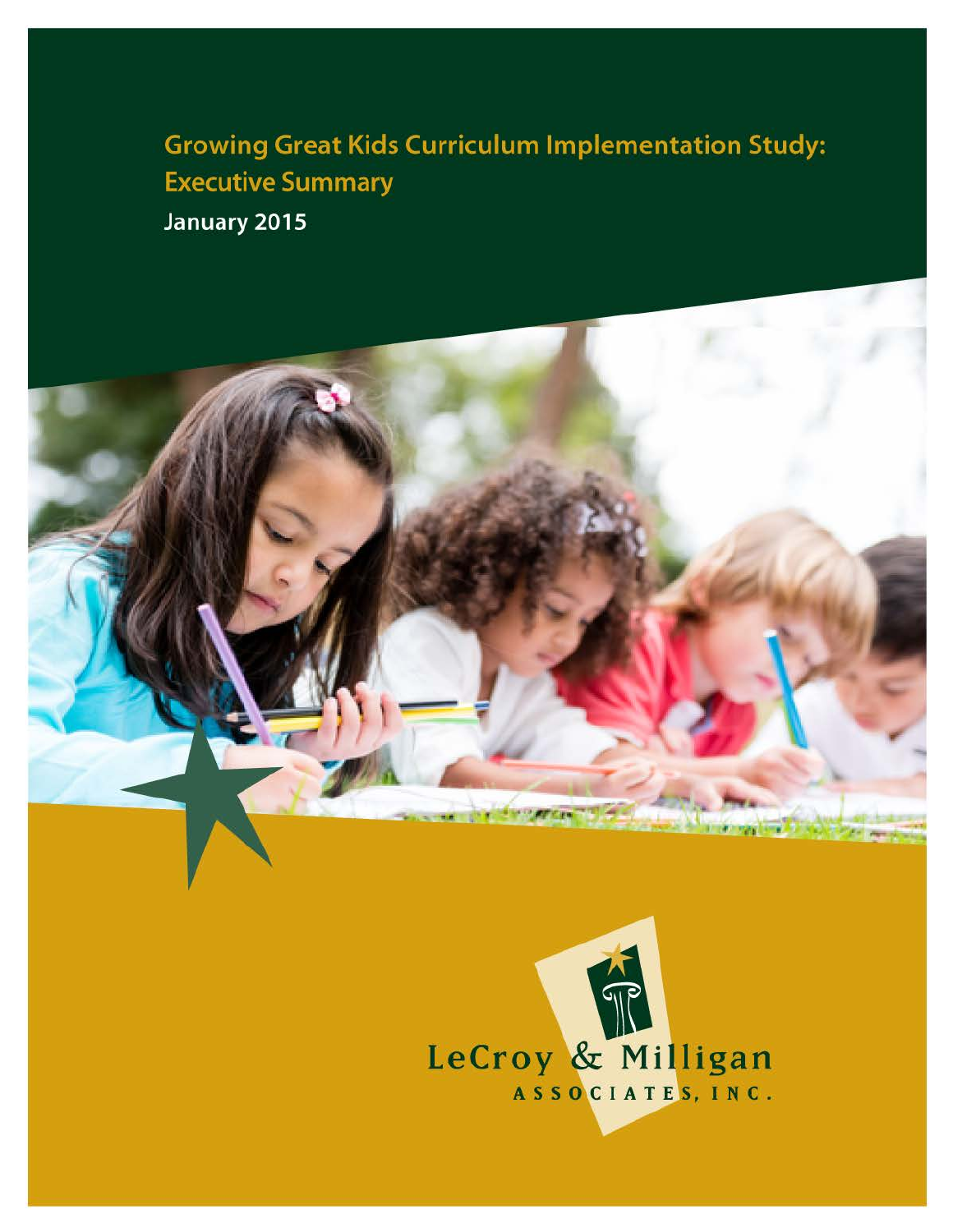## **Growing Great Kids Curriculum Implementation Study: Executive Summary January 2015**

#### **Submitted to:**

Great Kids, Inc. 100 North 72 Avenue Suite 200 Wausau, WI 54401 Ph: (800) 906-5581 [www.greatkidsinc.org](http://www.greatkidsinc.org/)



#### **Acknowledgments:**

#### **Submitted by:**

LeCroy & Milligan Associates, Inc. 2020 N. Forbes Blvd. Suite 104 Tucson, AZ 85645 Ph: (520) 326-5154 Fax: (520) 326-5155 [www.lecroymilligan.com](http://www.lecroymilligan.com/)



It has been a pleasure to work with Cheryl Miller, Linda Elliot, and Kathy Flanagan of Great Kids Inc. in conducting this implementation assessment of the Growing Great Kids curriculum. We thank them for their strengths-based support, guidance, insight, and responsiveness. We also thank Zoe Lemme, Kerrie Green, and the staff of the Healthy Families Arizona program at Child and Family Resources in Tucson, AZ. Thank you for your willingness to participate in this study, your openness and honesty, and for allowing us to observe and document your work. We also thank the families who let us into their homes to observe the great work that the Family Support Specialists are doing. The evaluation team of LeCroy & Milligan Associates includes Michele Schmidt, MPA, Craig LeCroy, Ph.D., Nicole Huggett, MSW, Olga Valenzuela, BA, and Senior Data Management Specialists, Veronica Salaiz and Eloina Cardenas.

#### **About LeCroy & Milligan Associates:**

Founded in 1991, LeCroy & Milligan Associates, Inc. is a consulting firm specializing in social services and education program evaluation and training that is comprehensive, research-driven and useful. Our goal is to provide effective program evaluation and training that enables stakeholders to document outcomes, provide accountability, and engage in continuous program improvement. With central offices located in Tucson, Arizona, LeCroy & Milligan Associates has worked at the local, state and national level with a broad spectrum of social services, criminal justice, education and behavioral health programs.

#### **Suggested Citation:**

LeCroy & Milligan Associates, Inc. (2015). *Growing Great Kids Curriculum Implementation Study: Executive Summary.* Tucson, AZ: Author.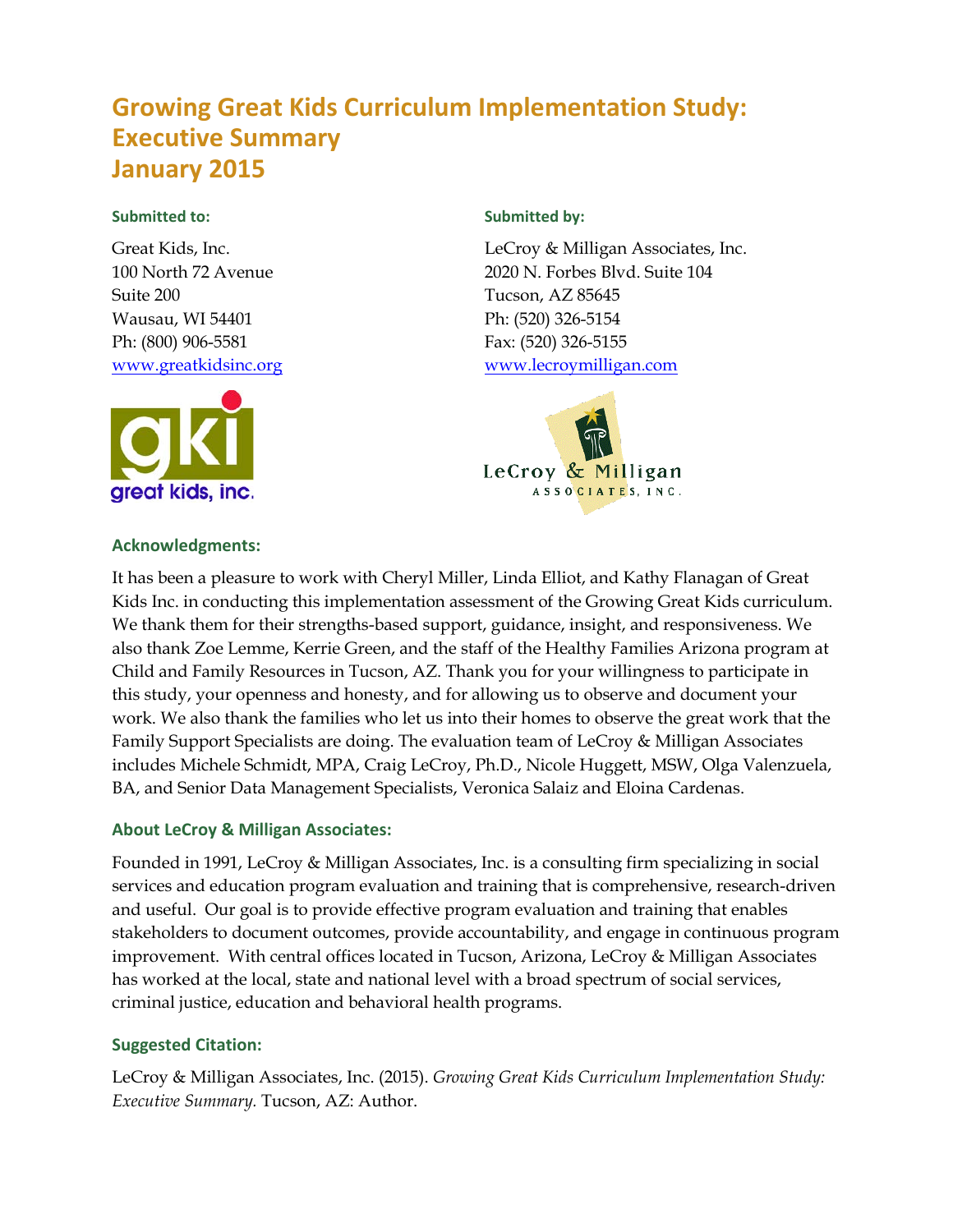# Executive Summary

LeCroy & Milligan Associates, Inc. was contracted by Great Kids, Inc. (GKI) to perform an implementation assessment of the Growing Great Kids (GGK) curriculum, as it is used by the Healthy Families Arizona (HFAz-Pima) home visitation program of Child and Family Resources (CFR), in Pima County, Arizona. This study was conducted from April 1, 2013 through March 30, 2014. This study sought to:

- Develop, pilot, and refine fidelity metrics, tools, and protocols for broad use by programs in assessing how fidelity implementation of the GGK curriculum impacts family outcomes and professional competencies;
- Evaluate the impact of the *GGK Tier 1* Certification Training, *GGK Tier 2/3* professional development, and *GGK Refresher Training* on home visiting and supervisory practices;
- Evaluate supervisory practices based on the framework of the *RE-MAP: A Model For Supervising Home Visitors Seminar*;
- Ensure that GGK is being delivered with the highest level of quality by HFAz-Pima, with the ultimate goal of supporting families, according to their individual strengths, stressors, values, culture, skills sets, etc.; and
- Provide HFAz-Pima Program Supervisors and Family Support Specialists (FSS) with the opportunity to highlight program strengths, identify and document best practices, and learn and grow as a program.

Using quantitative and qualitative methods, LeCroy & Milligan Associates assessed the HFAz-Pima program's implementation of the GGK curriculum against 47 fidelity metric**s** (see Appendix A). Of the total metrics and sub-metrics evaluated (N=50), HFAz-Pima met or exceeded 33 metrics, did not meet 14, and three were not applicable to the program.

It should be noted that this study piloted the development and measurement of these metrics. Until the metrics are further refined, it is preliminary to provide the program with a summative "fidelity score." In lieu of a score, the evaluation team synthesized all data collected to identify areas in which the program demonstrated a high level of fidelity (both prior to and during the study) and opportunities for improvement or advancement in practices.

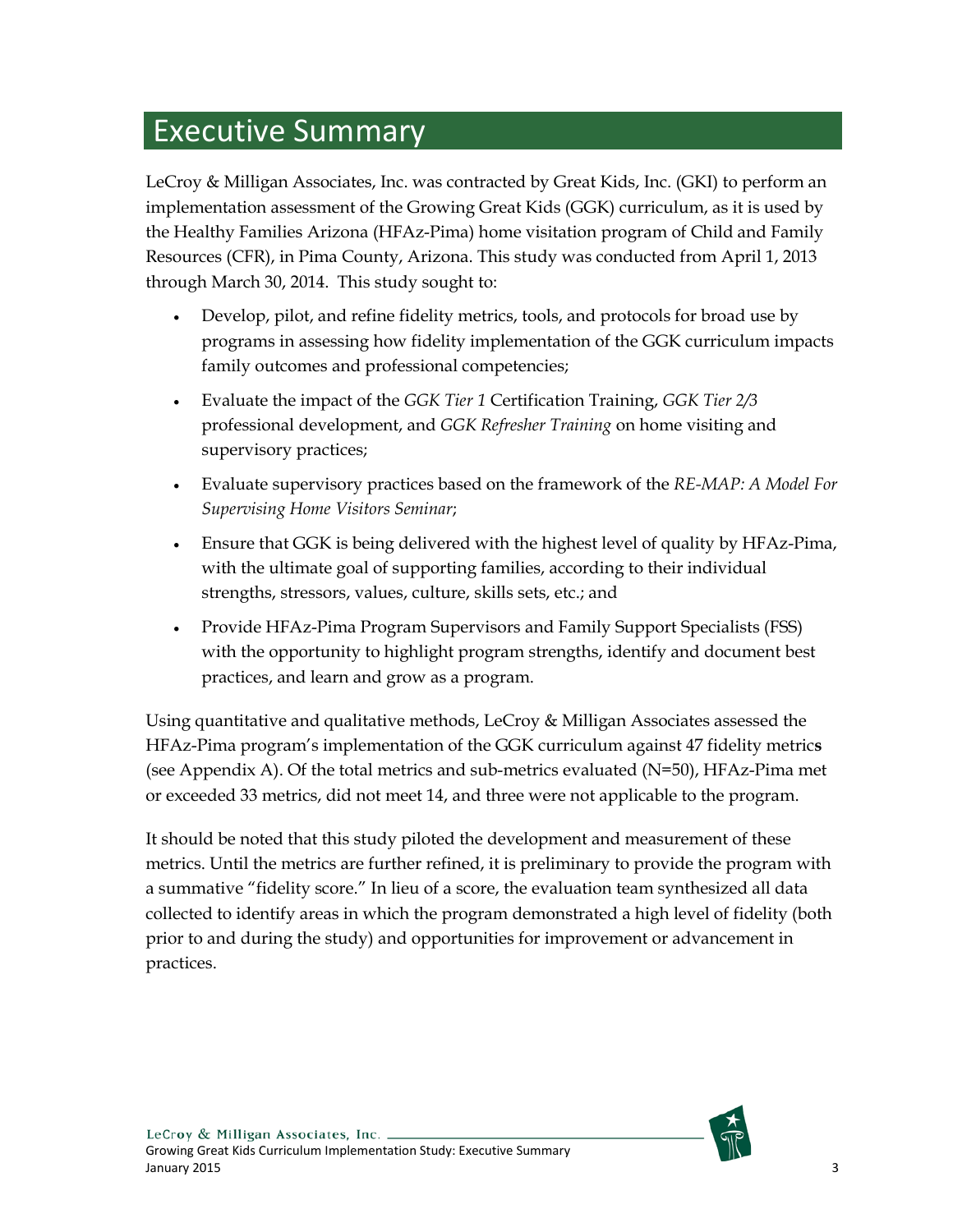# **Key Program Strengths and Areas Improved Over the Course of the Study**

The HFAz-Pima program implements the GGK curriculum with a high level of fidelity to the intended model in many ways. Additionally, over the course of this assessment, several practices notably improved, which are highlighted below.

### **Staff Training and Professional Development**

- HFAz-Pima staff **met and exceeded GGK fidelity areas related to comprehensive staff training and certification.** 100% of applicable staff completed GGK Tier 1, 2, and 3 training, assignments, and certification; Integrated Strategies for Home Visiting; and RE-MAP for supervisors.
- Training satisfaction survey results show that **100% of trainees had a high level of satisfaction with the GGK Tier 1 Certification Training, regardless of trainer, and the GGK Refresher Training.** 100% of trainees reported being satisfied or very satisfied across all measures. Likewise, all respondents agreed or strongly agreed with statements concerning their satisfaction with the training.
- Trainees reported an **improvement in their overall skill or knowledge after both the GGK Tier 1 and GGK Refresher Trainings.** A paired samples t-test compared the average percentage of trainees that rated themselves at the two highest levels from before to after the Tier 1 training on all self-assessment measures. Before the training, an average of 50% of trainees self-rated at the two highest levels, whereas post-training an average of 90% rated themselves as feeling good or excellent about their skills and knowledge and mostly to very confident about their ability to carry out areas measured ( $t=$ -6.087,  $p=$ .000).
- When asked about which **topics from the trainings that will have the most impact on their work**, participants of the GGK Tier 1 Certification Training talked mainly about the Daily Do's and learning to use the GGK manual. After the GGK Refresher Training, more than a third of participants better understood and were more comfortable in using the Growing Great Families (GGF) curriculum. Participants also learned strategies for incorporating the GGK curriculum into the process of administering assessments with families.
- Prior to this fidelity study, administrative records showed that FSS and supervisors were not consistently developing their GGK Competency Assessment and Development Plan within the recommended time frame of two months post the FSS's completion of Tier 1 Certification. However, data collected during the study suggests that **HFAz-Pima began to implement this practice consistently with FSS staff trained after August 2013.**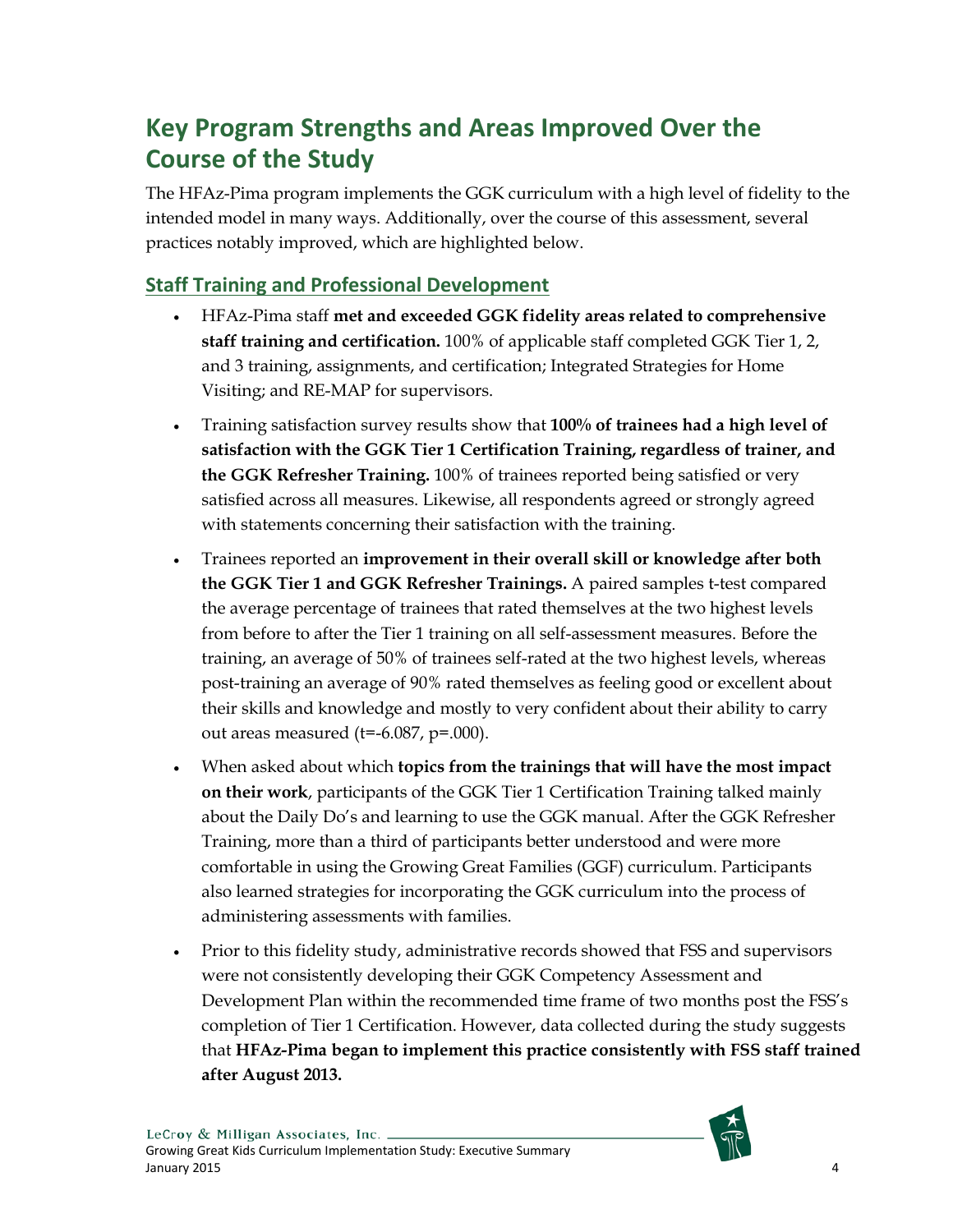#### **Supervision and Team Meetings**

- Primary ways that **supervision is beneficial** to FSS include:
	- Discussing cases with the supervisor to determine appropriate curriculum to use based on the family's goals;
	- Determining ways to use the GGK/F curriculum emergently with families (e.g. based on needs, crisis, and stress level, etc.);
	- The process of reviewing and receiving feedback on families;
	- Feeling supported and guided; and
	- Using the curriculum as reference materials during supervision.
- FSS staff benefit from **team meetings** by:
	- Learning from one another, sharing skills and experiences, and team discussions;
	- Receiving feedback on the use of specific modules and activities;
	- Receiving support and assistance from team members and supervisor; and
	- Reviewing curriculum, modules, Daily Do's, and activities during team meetings.
- HFAz-Pima staff **exceeded GGK fidelity areas related to supervisor staff qualifications, frequency and length of supervision, and frequency of discussing cases.** 100% of supervisory sessions occurred weekly for at least 1.5 hours per week, during which supervisors and FSS discussed creative outreach and level 1 and 2 families in depth (20 minutes or more) on a monthly basis.
- Topics reviewed consistently **by supervisors during 90% or more of case discussions observed** include: emergent use of the curriculum; activities and modules used during visits; follow-up on case discussions from previous supervision sessions; tools for assessing family progress; plans for next home visit; and strategies for engaging creative outreach families.
- Supervisors received **a high average quality rating of 2.9 (out of 3)** for listening to FSSs during sessions observed and allowing FSSs time to reflect and respond appropriately. Supervisors also received a high average quality rating of 2.8 for use of reflective supervision.
- Supervisors used and/or demonstrated the **use of Action Tools during 89% of family cases observed**. Supervisors most commonly coached on the use of Problem Talk, Wondering Curiosity, and Accentuate the Positive.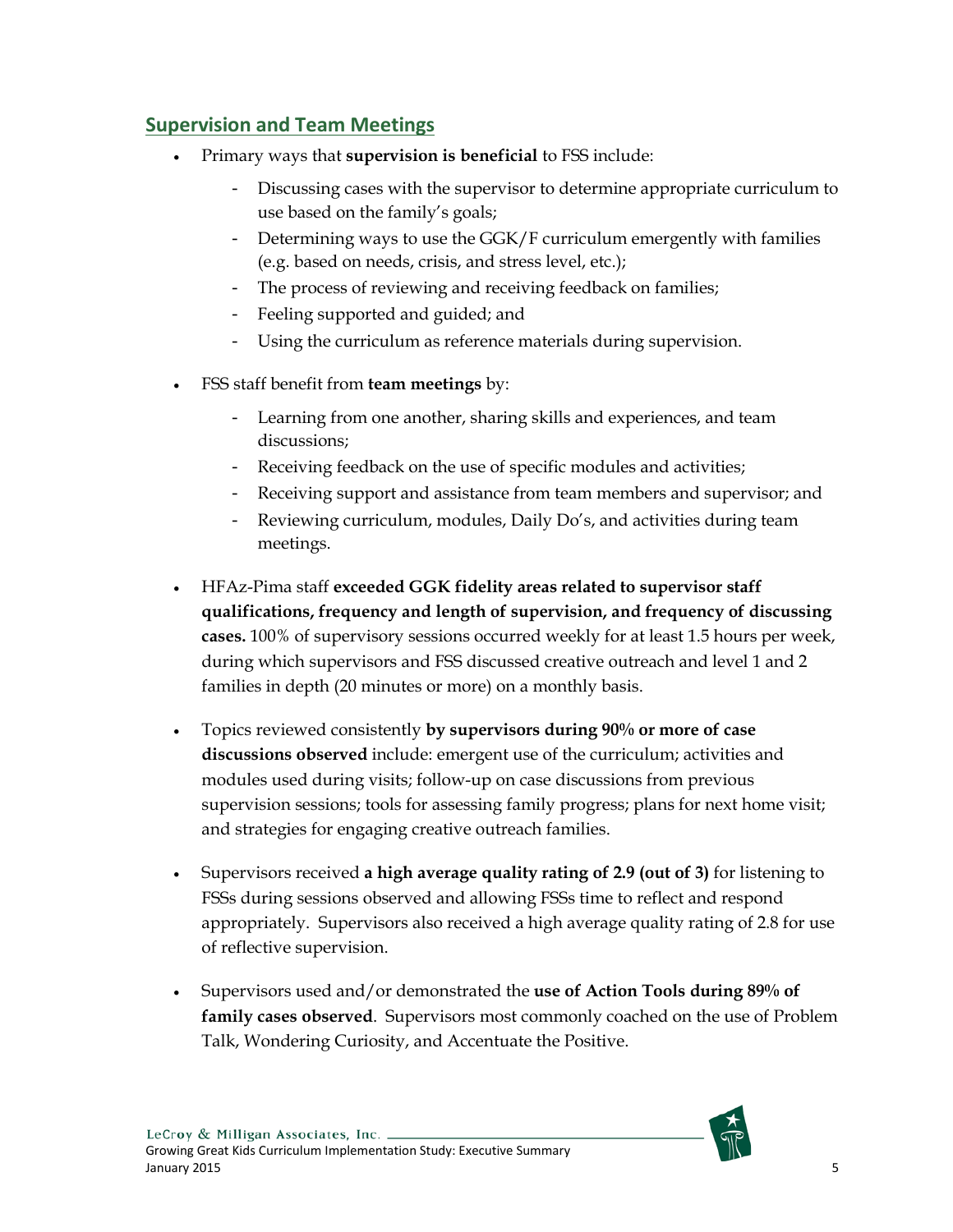- FSS staff rated the **effectiveness of their supervision at an average of 4.2 out of 5 (5 = completely effective).** Comparison of pre and post online survey results indicate that FSS have greater satisfaction with supervision at the post survey regarding: Tier 2/3 progression and completion; discussion of how FSSs used GGK curriculum during previous home visits; and improved supervisor knowledge of families.
- One fidelity metric *Home Visitors and Supervisors review, revise, and tailor Assessment and Development Plans to meet the Home Visitors training needs/goals on a monthly basis during supervision* - **increased from 77% to 79% over the course of the study** and was just shy of meeting the 80% fidelity standard. Likewise, the average supervision rating score given by FSS respondents increased from 3.0 at pre to 3.4 at post  $(4 =$ very satisfied). These combined factors suggests that the program has improved in this area over time, but it is still an opportunity for further growth.

#### **Home Visitation Practices**

- Fourteen home visit observations were completed by the evaluation team. The FSS staff **met the targets for nine out of the 11 metrics, demonstrating that staff observed have a strong adherence to implementing the GGK curriculum with fidelity.** Notable strengths observed during **100% of observations** include: FSS started their visit with "Making Connections" to check in with parents on what happened after their last visit; used the GGK/F manuals as a conversation guide; and ended their visit by reviewing topics covered and encouraging parents to practice activities prior to their next visit.
- FSS determine which **GGK/F modules to use with families based on emergent family needs, goals, stressors, etc.; HFAz and other program requirements; and the child's age and/or development status.** GGK/F modules were used emergently in 13 of the 14 home visit observations; strong use of this practice reflects that FSS view this topic area as one of the most beneficial aspects of supervision. FSS interviews reveal that they use the GGF curriculum emergently when their family is experiencing crisis or in times of stress, to "help families re-evaluate their values."
- All or nearly all **FSS were rated highly during home visit observations** in the areas of: encouraging parent and child interactions; allowing parents time to reflect and respond; demonstrating effective listening skills to build trust; and keeping visits strengths-based. Likewise, **100% of parents were**: engaged during visits; interacted with their child; recognized or referred to child development milestones; and had a good rapport with their FSS.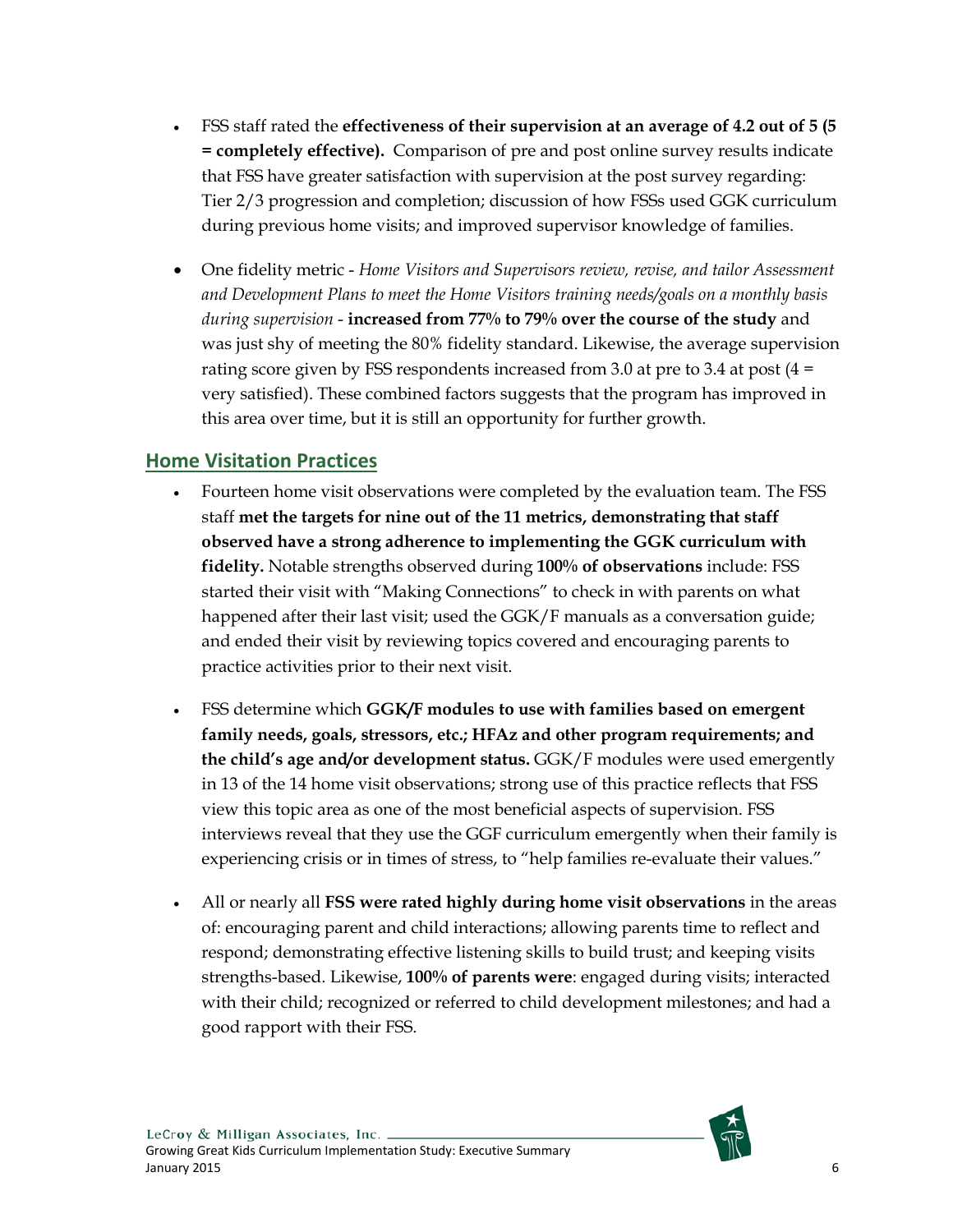- FSS **encouraged family engagement** during visits by:
	- Being aware of family cues and responsiveness to activities;
	- Modifying activities to suit a family's needs, interests, and culture;
	- Demonstrating play, activities, and making toys;
	- Using Ready for Play and Getting in Sync to strengthen parent and child interactions by enhancing parents' awareness of cues from their infant/toddler; and
	- Checking in with families to determine what was learned or gained from the visit, new skill sets the parent will apply to their daily interactions with their child, and areas to practice for the next visit.
- **Daily Do's were utilized during all 14 home visit observations, with Brain Builders, E-Parenting, and Character Builders used most often.** FSS also utilized **GGK Action Tools** in all 14 home visit observations to promote parents' critical thinking, self-confidence, problem solving, self-sufficiency, and skill building. Accentuate the Positive, Wondering Curiosity, and Normalizing were used most often; while Feel Felt Found was not used during any home visit observation.
- FSS use **GGK Milestone Charts when reviewing a child's development status during assessments** to: help parents set realistic expectations for their child and watch for future development; teach families about practices to support their child's development and the payoffs; and as a conversation guide, to ask families about their baby's development and answer their questions.
- FSS survey results showed a statistically significant **increase in frequency of distributing parent handouts and referencing its contents during visits from the pre to post study survey.** Other FSS practices aimed at building parents' skills, enhancing parent and child interactions, and strengthening the family unit that **showed improvement over time** are: using Ready for Play and Getting in Sync during home visits; and using the conversation guide in the GGK books.

### **FSS Observations of Curriculum Impact on Families**

FSS interviewed discussed the impacts they have observed of using the GGK curriculum on families. FSS gave a variety of responses, focusing on the unique aspects of different tools available through the curriculum, including:

• The **Protective Shield** demonstration has a notable impact on parents as it helps emphasize the importance of E-Parenting practices to build a strong foundation on which their child may grow (i.e. character builders.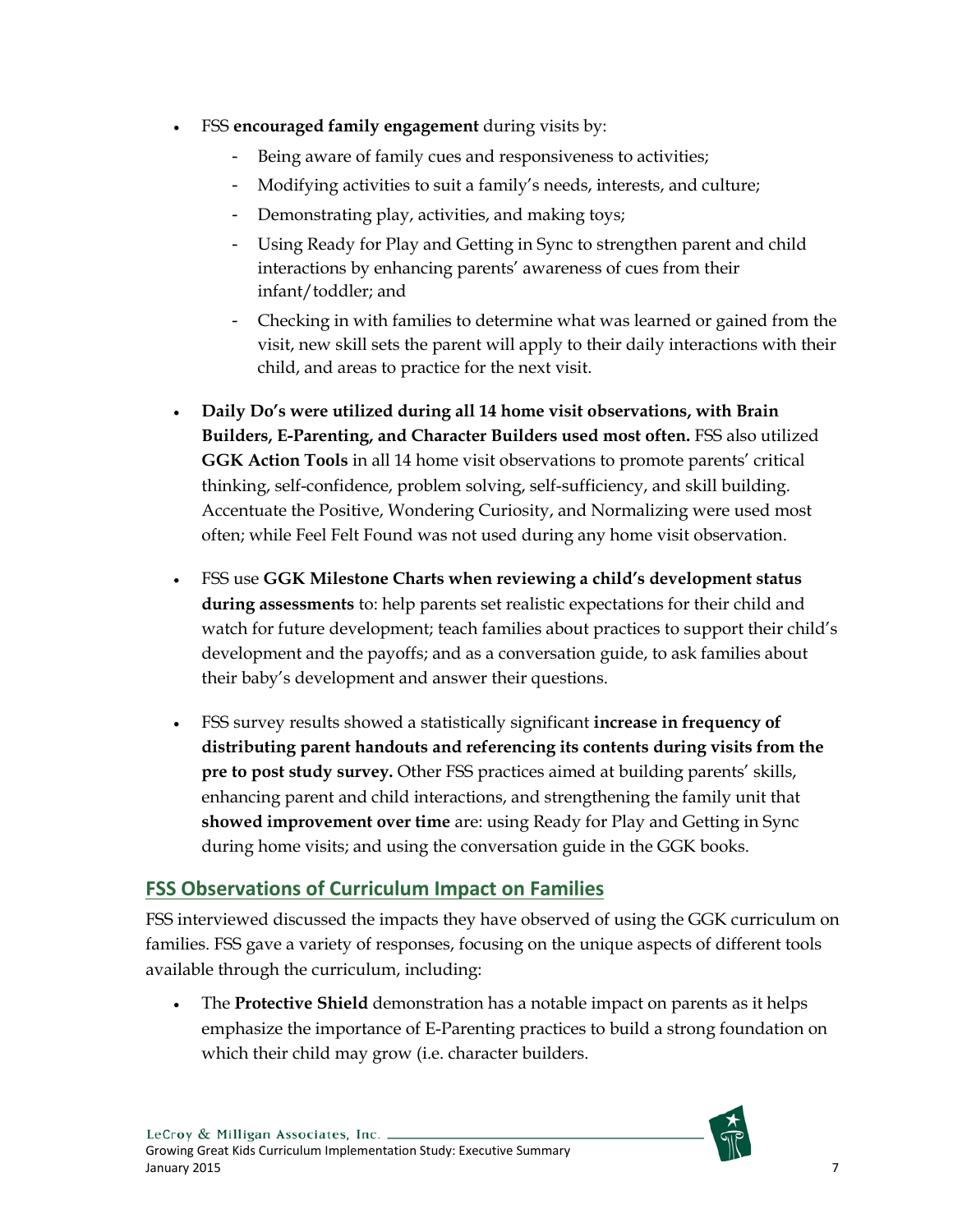- Families also value the **E-Parenting Daily Do**. For some families, empathetic parenting is a new concept, while others do this practice naturally. FSSs feel that the curriculum is written in a way that FSS can demonstrate this behavior and explain why parents should follow these practices. Families also like the concept of putting feelings into words, as a way to improve family communication.
- The **Bubble Brain** visuals and the **Brain Builders Daily Do** handouts help parents recognize the impact of strong parenting and child development practices on their baby's brain development.
- FSSs appreciate that the **curriculum is research and fact-based** so that they can better explain and back up their home visitation strategies with what is written in the curriculum.
- The **GGK Tool** helps parents to express how they have internalized and interpreted the tools that FSS are teaching them. Families find this tool to be a useful reflective activity.
- **GGF modules**, such as "Our Family Values," "Parental Expectations," and "What I'd Like for My Child," help families articulate their values and acknowledge ways their parenting practices will grow certain characteristics they would like to see in their child. Parents feel proud when they revisit these tools, noticing how they reached their goals and of their child's accomplishments realized over time.

FSS also provided several examples of ways they believe **families have achieved success through the GGK curriculum**. Examples include:

- Parents have **internalized the use of Daily Do's on a routine basis**, such as incorporating the 4 Steps to Success Daily Do into their activities, without prompting by the FSS;
- Families have **improved their bonding and attachment** over time;
- Families are **less stressed** and have access to tools and strategies that help them **handle their stress more productively**;
- Children have **met and exceeded physical development milestones** or overcome developmental delays, because parents use GGK activities that support development; and
- E-Parenting strategies have **helped parents work through tantrums** of younger children and encourage pre-teen and teenage children to better express their emotions and feelings.

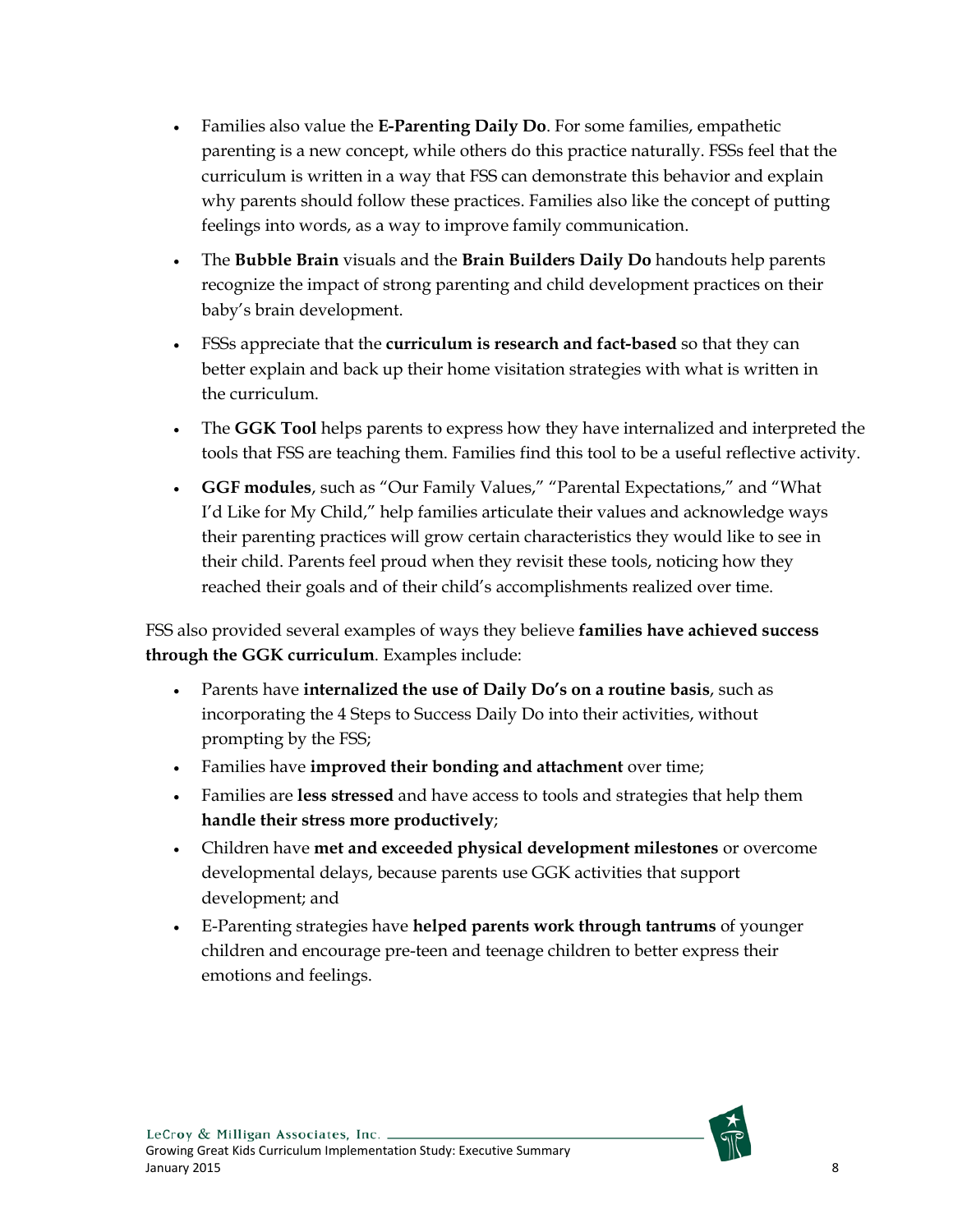# **Areas for Improved Fidelity Implementation**

### **Recommendations for Staff Training and Professional Development**

FSS respondents to the online survey and interviews provided a variety of topics or areas to work on in supervision and future professional development, which would enhance the quality of daily practice with families in the field (related to using the GGK/F curriculum and beyond), including:

- Consistent review of the GGK/F curriculum and annual advanced practice training (i.e., Refresher training);
- Strategies and skill building that focus on wraparound home visiting topics, such as local resources and policies;
- Working with special populations; and
- Learning more about health related topics.

### **Recommendations for Supervision**

Opportunities to **improve supervisory practices** include:

- Ensure **timely and consistent development and review of the FSS's GGK Competency Assessment and Development Plan** during supervision to support the 6 competencies:
	- (1) Establishing the caring relationships with families that result in motivation to grow;
	- (2) Cultivating the growth of secure attachment relationships by fostering empathic and nurturing parenting practices;
	- (3) Supporting parents to optimize their child's development potential;
	- (4) Nourishing the parents interest in providing competent basic care, healthy nutrition and preventative health practices;
	- (5) Expanding the parent's capacity to manage stress and to utilize a variety of community resources that will strengthen the individual parent as well as the family; and
	- (6) Incorporating cultural practices into home visits aimed at solidifying the family's identity and enriching parenting.
- Adjust **length and frequency of supervision** to best meet FSS learning and schedule needs, such as longer or more frequent supervision for those with less direct service experience.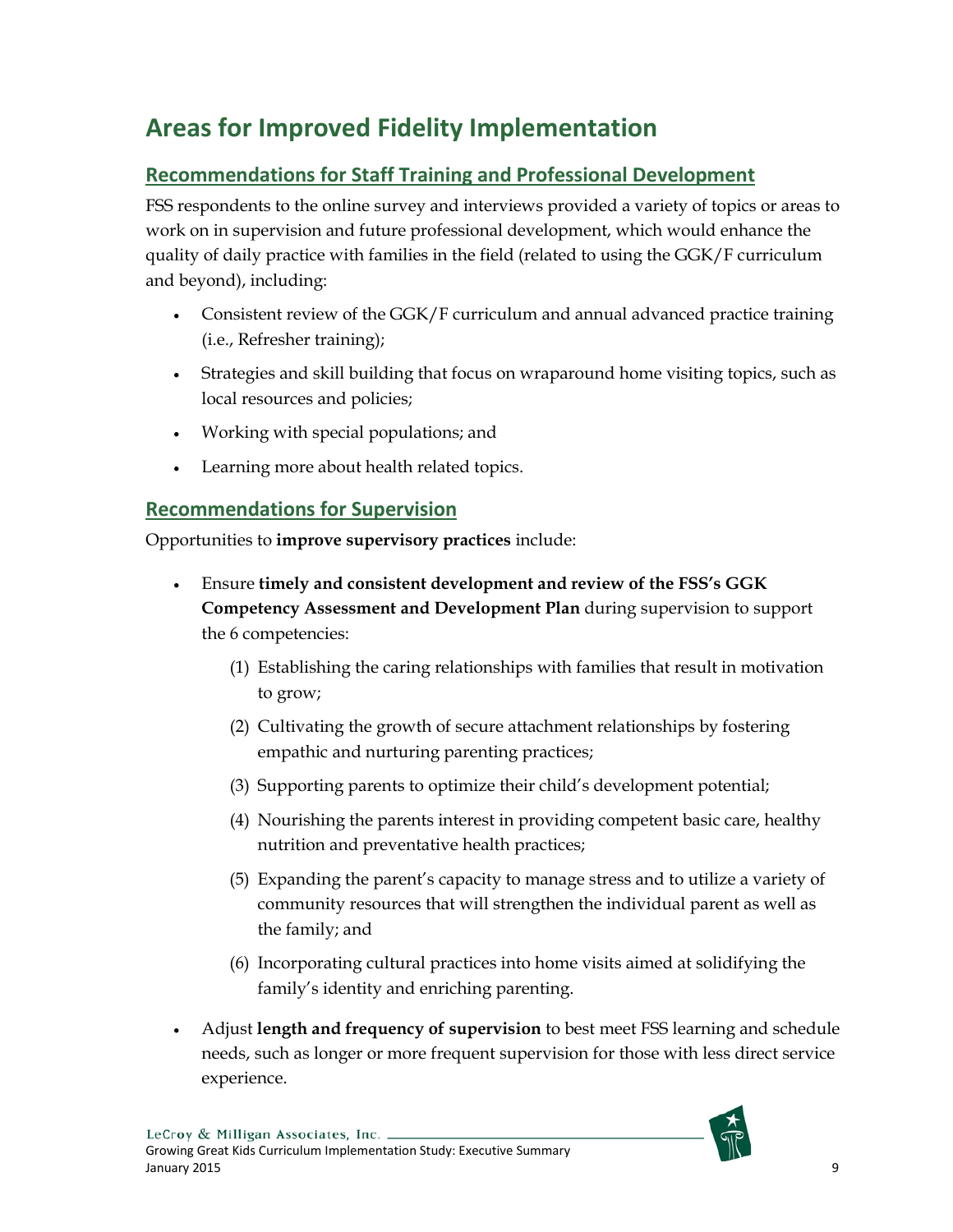- Review and demonstrate **key modules, Daily Do's, and activities during supervision to support FSS skill building.** Examples include: using the new GGK/F curriculum emergently; implementing Parent Handbook Binders; discussing sensitive topics with families; using the GGK Tool; and reviewing home visit notes for accuracy and completeness.
- Maintain a **current and evolving understanding of GGK/F and use curriculum materials as references during supervision** to enhance best practice implementation and family outcomes.
- Check in with FSS on their **self-care strategies** and **provide emotional support** when needed.
- Increase **use and demonstration of RE-MAP strategies during supervision**: E-Supervising; strength-based communication strategies; reflective supervision practices; and Action Tools. Shadow other supervision sessions to better understand different supervisory styles, practices, and use of strategies. Shadowing may help increase consistent application of high quality supervision strategies by all supervisors.

### **Opportunities for Advanced Practice Outcomes**

Opportunities for **improving home visitation practices**, to enhance implementation fidelity and support enhanced outcomes for families, include:

- Continue to increase **consistent distribution of Parent Handbook Binders** to all families and ensure accessibility of toy making supplies.
- Increase the **use of laminated Daily Do's and Daily Do Visuals** during visits, explicitly noting when the FSS or family uses/demonstrates them. These practices will anchor essential concepts and support parents in building confidence, competence, and skills to enhance child development.
- Reinforce family learning by **revisiting completed key activities, handouts, and Daily Do's during visits** (i.e., Replays found in GGF) and helping families to make connections with past GGK learning and modules.
- Continue to **encourage parents' development of critical thinking and problem solving skills during visits** to support their self-sufficiency, improved health outcomes, and safe and stable living environments.